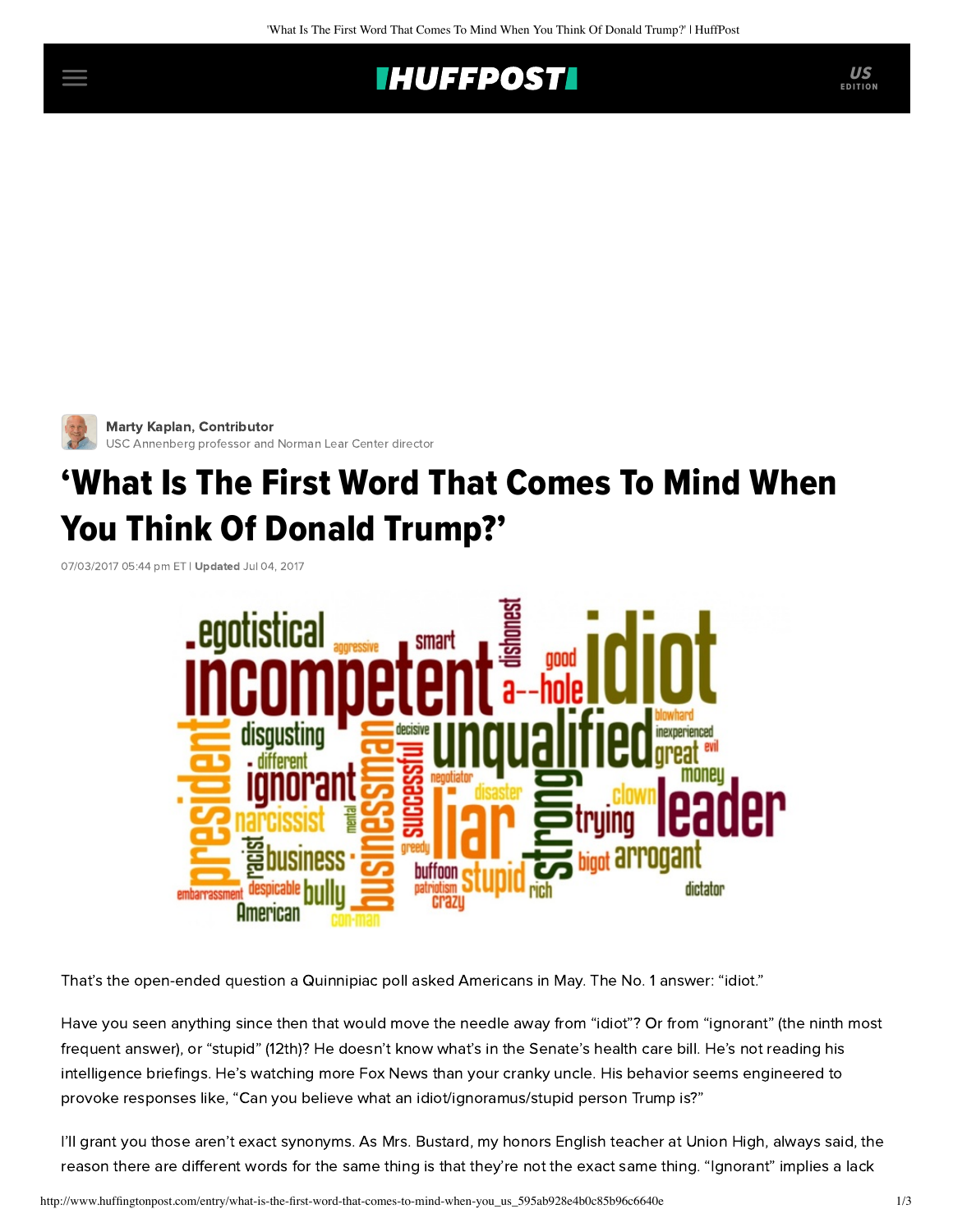## 'What Is The First Word That Comes To Mind When You Think Of Donald Trump?' | HuffPost

of knowledge that can be remedied by education, while "idiot" suggests an irremediable mental deficiency. The difference between "idiot" and "stupid" seems subtler, and involves attitude. I'd also put "moron" in that cluster, which I was surprised not to see on the list of nearly 50 words.

It was [Roget's Thesaurus](http://www.gutenberg.org/files/10681/10681-h-body-pos.htm) that encouraged me to differentiate among synonyms. When I first bought it, I hadn't a clue how to pronounce "Roget" or "thesaurus," but a note from Mrs. Bustard on a book report — she had beautiful handwriting — persuaded me that the 35-cent [pocket](https://images-na.ssl-images-amazon.com/images/I/51b9QilPanL._SX373_BO1,204,203,200_.jpg) Roget's, though it cost a dime more than Mad Magazine, was worth it.

Early in the 19th century, British physician Peter Mark Roget invented an ingenious system to categorize the meanings of tens of thousands of words and phrases in a hierarchy of classes and sections. His taxonomy, like Carl Linnaeus's organization of the animal, vegetable and mineral kingdoms, revealed distinctions among related items that an alphabetical system didn't.

Today, with synonyms just a click away, Roget's project seems sadly antiquarian, unlike the log-log slide rule, also invented by Roget, which Miss Bialecki, my AP physics teacher, made us master, and which fully merits its obsolescence. It's Roget's lifelong obsession with word lists that makes me want to organize the Quinnipiac answers.

Second on the Trump list, after "idiot," comes "incompetent." "Unqualified" is fifth; below that, "disaster" and "inexperienced" show up. Each of those accurately describes the president. It would not be redundant to use them adjectivally — "incompetent ignoramus," for example — since technically there's a difference between being a dummkopf and being a screwup.

"Liar" comes in third in the poll; the related "dishonest" and "con-man" turn up lower down. To me, this trio suggests moral culpability, as do "racist," "bigot," "dictator," "evil" and "greedy." The effect that those traits cause in us is captured by another cluster: "disgusting," "despicable" and "embarrassment."

I would draw a distinction between the 10th place word, "egotistical," and — lexicological trigger warning — the 11th, "asshole." "Egotistical" strikes me as a clinical diagnosis, as do "bully," "narcissist" and "aggressive," which are also on the list, as do the regrettably stigmatizing "crazy" and "mental." On the other hand, I'd put "asshole" in the same group as "arrogant" (13th), along with "clown," "buffoon" and "blowhard," all of which imply volition or agency; all narcissists are not necessarily assholes. (The absence from the list of "juvenile," impulsive" and "unstable" puzzles me.)

To be sure, the poll reports positive words, too. "Leader," "strong," "successful," "great," "good," "smart," "decisive," "negotiator" and "patriotism" turn up, roughly in proportion to his favorability with his base. But I don't know what spin to infer from the answers "president," "businessman," "business," "American," "money" and "rich" — I can't tell if they're meant to be merely factual, like calling him a golfer or a husband, or slyly ironic, like calling him a golfer or a husband.